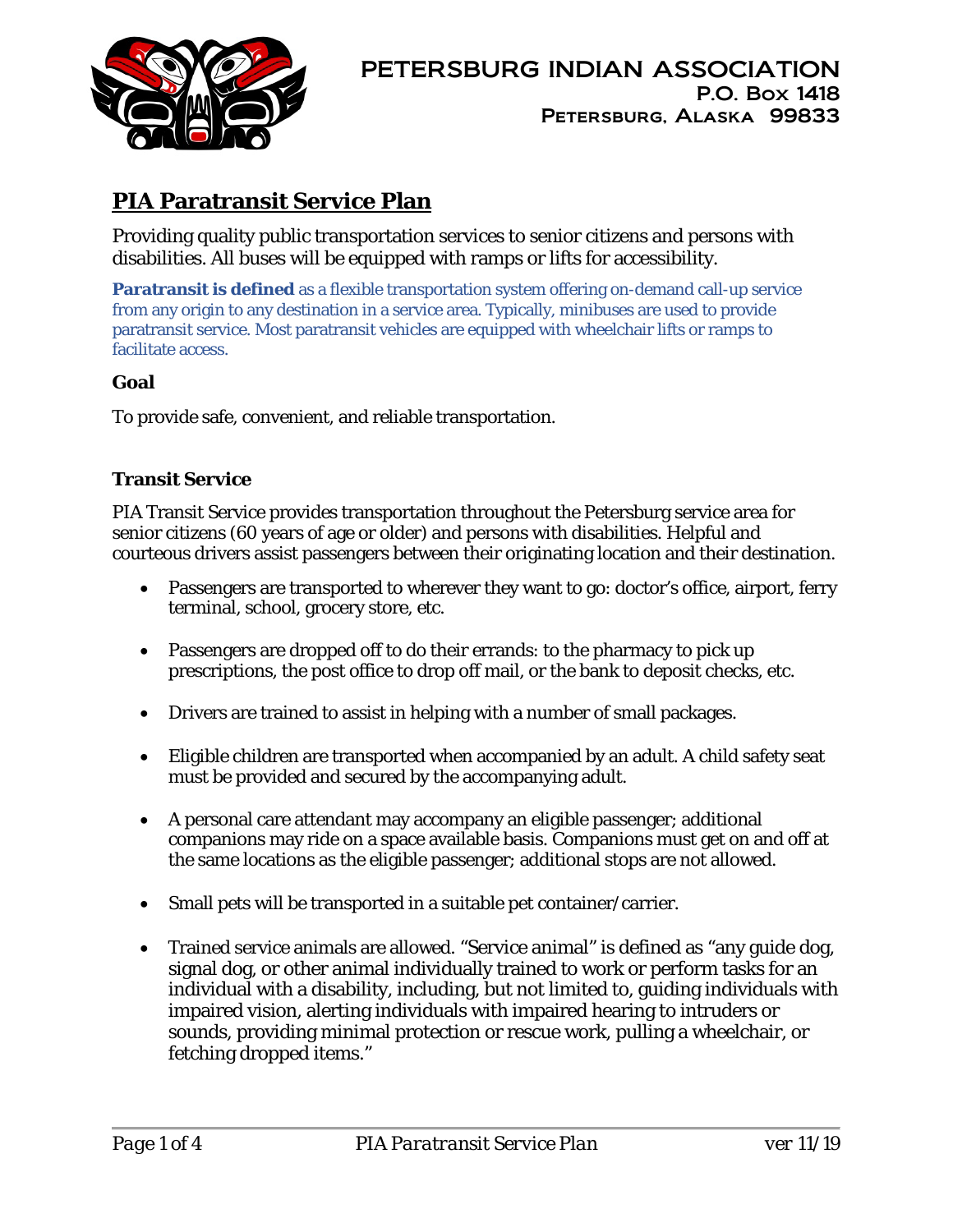- Persons qualifying on the basis of their disability must provide a letter from a physician, physician assistant, nurse practioner, or optometrist (a) stating that the patient meets at least one of the following requirements, (b) specifying any that apply, and (c) whether the disability is temporary or permanent:
	- o Cannot walk 200 feet without stopping to rest
	- $\circ$  Cannot walk without using an assistive device (e.g., brace, cane, crutch, another person, prosthetic device, wheelchair, or other assistive device)
	- o Is restricted by lung disease
	- o Uses portable oxygen
	- o Has a cardiac condition classified as Class III or Class IV
	- o Is severely limited in their ability to walk due to an arthritic, neurological, or orthopedic condition
	- o Have a significant visual impairment
	- o Are unable to understand and follow informational signs for reasons other than language or literacy
- Drivers deploy ramps/lifts upon request. A senior or disabled person may use the ramp or lift without having a wheelchair..
- Passenger's with portable oxygen and respirators are allowed.

#### **Hours**

PIA Transit Service operates daily from 9:00 am to 4:00 pm. To schedule a ride, the transit bus driver must be called at least one day before the date of the trip: 907-650-7788

There is no service on the following holidays:

- New Year's Day
- Elizabeth Peratrovich Day
- President's Day
- Seward's Day
- Memorial Day
- Independence Day
- Labor Day
- Indigenous People's Day
- Alaska Day
- Veteran's Day
- Thanksgiving
- Christmas

#### **Service Area**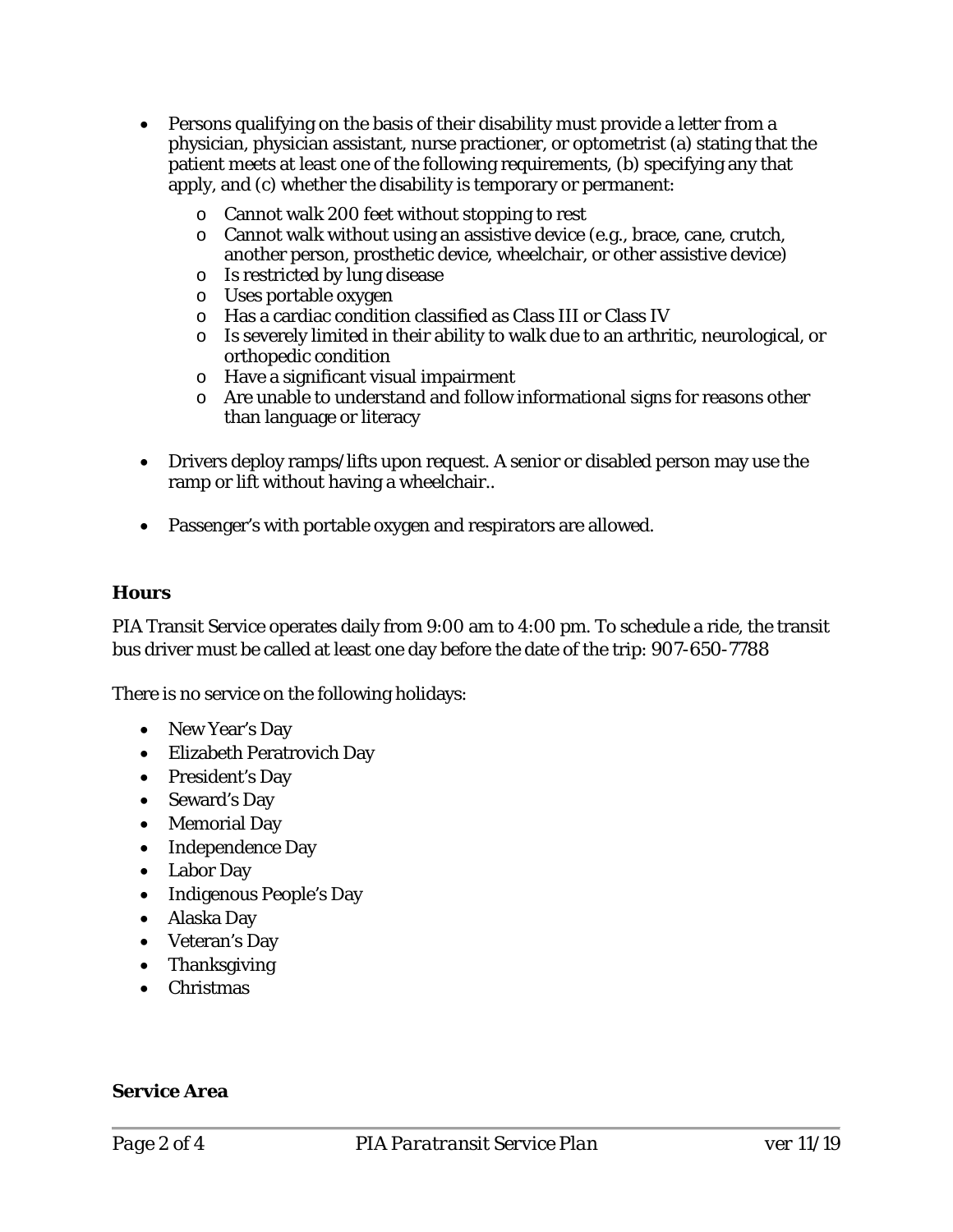Between Sandy Beach Park and Scow Bay Loop Road

# **Cost**

There is no fare for persons at least 60 years of age, disabled passengers, and attendants or companions. "Tipping the Driver" is NOT permitted.

# **Information Required to Schedule a Trip (Call the bus driver 907-650-7788)**

- Passenger Name
- Passenger Phone number
- Date of trip
- Desired pick-up time and/or desired arrival time
- Address or name of pick up location
- Address or name of destination
- Wheel Chair: Y or N
- Door-to-door service needed: Y or N
- Any additional passengers: attendants, companions, animals

Rides should be cancelled ASAP if the trip is not needed. Passengers who establish a pattern of consistently failing to cancel rides or cancelling on short notice may face suspension of service (from one week to a month or more).

#### **Wheelchair assistance**

Drivers will not assist in moving a wheelchair up or down steps. If there is a need for the passenger to negotiate more than one step, the passenger must make arrangements for assistance other than the driver.

#### **Passenger Responsibilities** (not an all-inclusive list)

PIA reserves the right to deny service when a passenger does not comply with any of these responsibilities.

- Reserve the ride a day before
- Be ready 60 minutes before a specified destination arrival time
- Be ready 15 minutes prior to a pick-up time and up to 30 minutes after that time
- If the driver arrives early and the passenger is not ready to go, the passenger can ask the driver to return at the scheduled time
- The driver will wait five minutes and then leave if the passenger is not ready at the scheduled time
- Cancel a trip as far in advance as possible
- Large building pick-ups: wait at the entrance or in the lobby as agreed upon